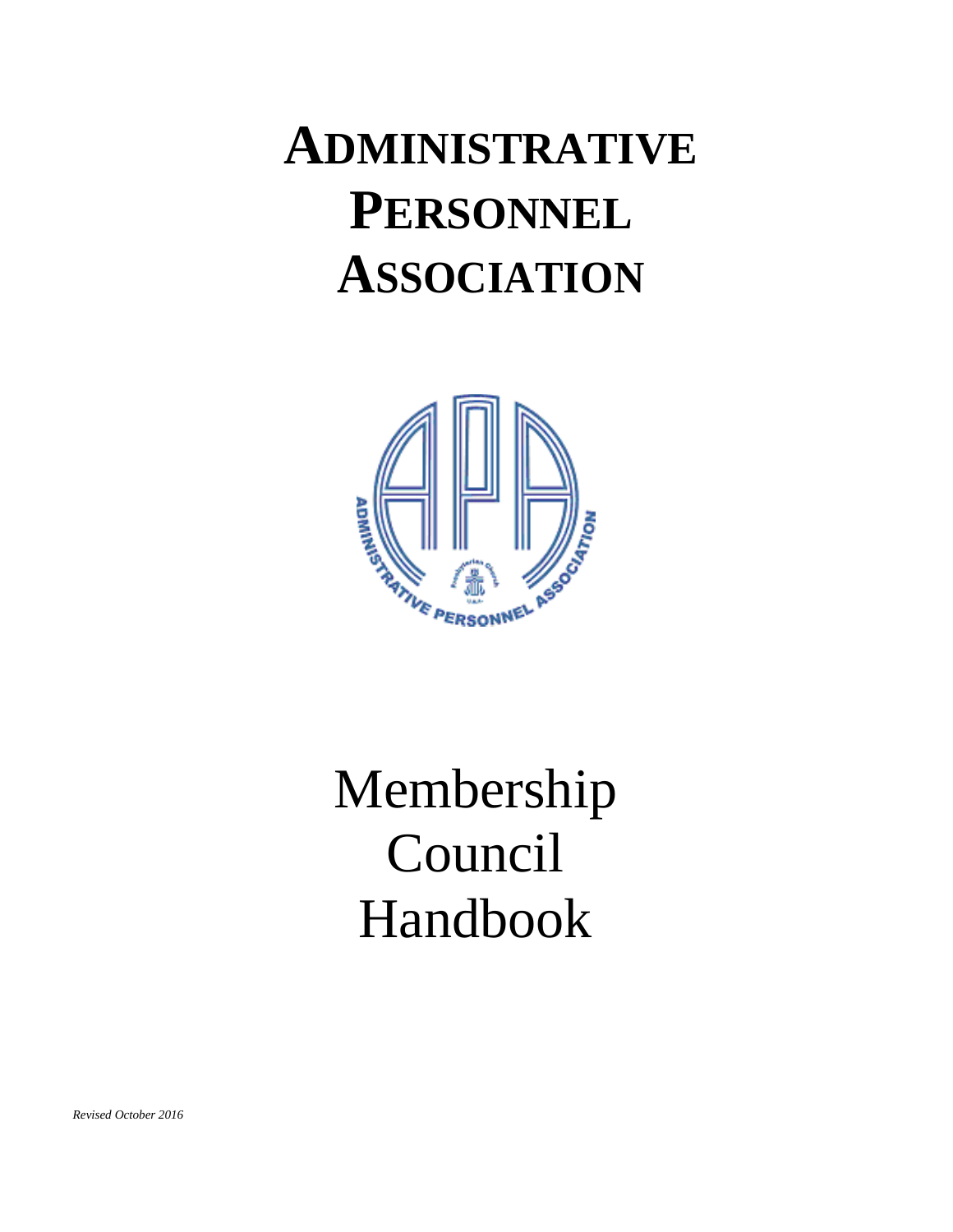## **TABLE OF CONTENTS**

## **Page Number**

| <b>Purpose</b>                         | 3              |
|----------------------------------------|----------------|
| <b>Membership Information</b>          |                |
| Eligibility                            | 3              |
| <b>Classification of Membership</b>    | 3              |
| <b>Membership Council</b>              |                |
| Duties                                 | 4              |
| Members                                | $\overline{4}$ |
| Terms of Office                        | $\overline{4}$ |
| <b>Position Responsibilities</b>       |                |
| National Membership Council Chair      | 5              |
| National Membership Council Vice-Chair | 6              |
| Regional Membership Council Chair      | 6              |
| Honorary Life Member Liaison           | 6              |
| <b>Membership Forms</b>                |                |
| <b>Annual Regional Report</b>          | 7              |
| <b>Grant Application</b>               | 9              |
| Honorary Life Membership Application   | 11             |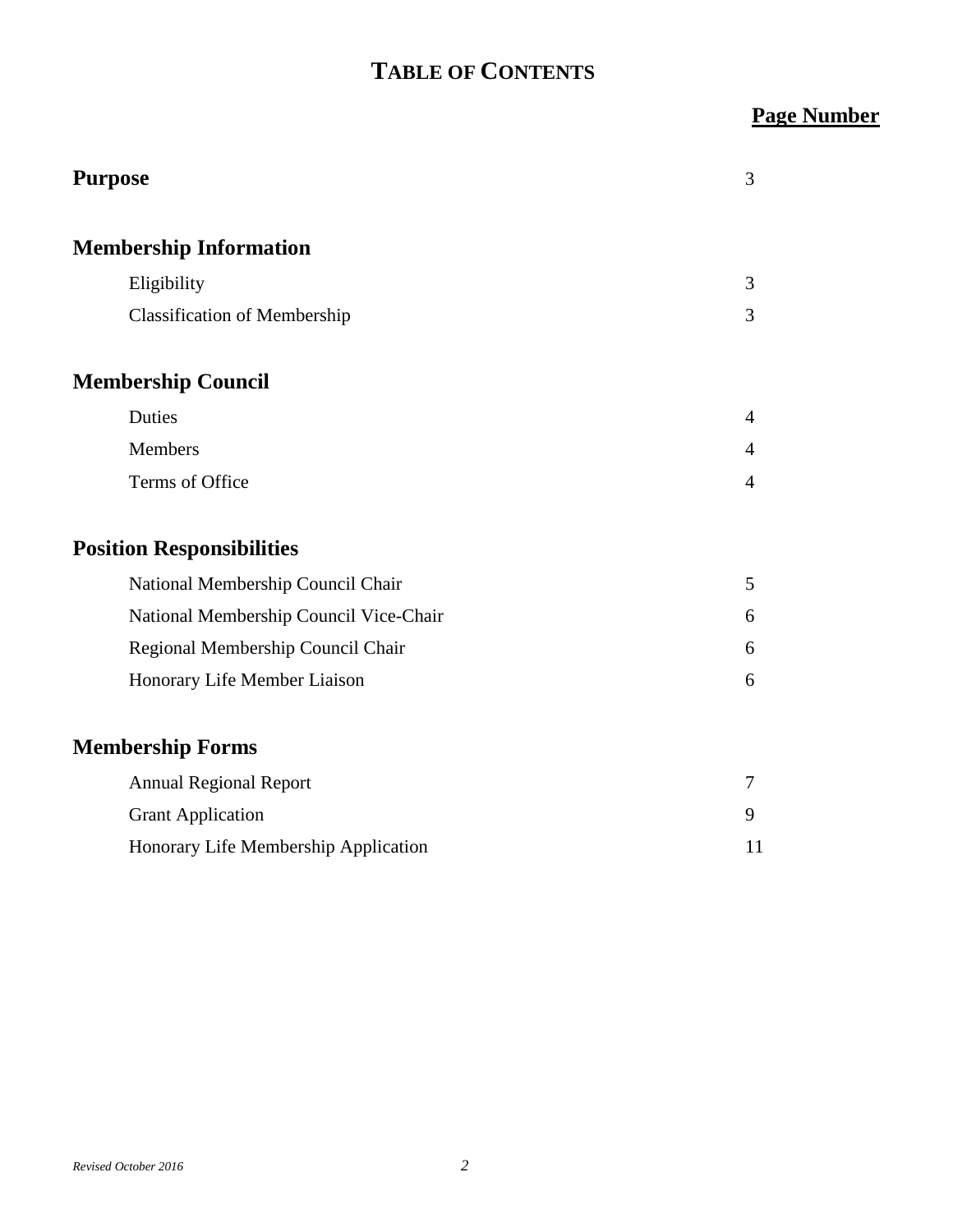## **PURPOSE**

The Membership Committee is responsible for the membership of the Administrative Personnel Association of the Presbyterian Church (U.S.A.). This committee will be open to new ways of inviting members, increasing membership, and advertising membership events in APA.

## **MEMBERSHIP INFORMATION**

#### **A. Eligibility**

All persons engaged in administrative work in any local church or church-related institution, governing body or agency of the Presbyterian Church (U.S.A.), or those denominations with which we have communion.

#### **B. Classification of Membership**

#### *Active Member*

Persons employed in positions, listed above, whose dues are paid annually. However, to vote at a regional or a national business meeting dues must be current. May vote and hold office.

#### *Affiliate Member*

May be issued to a member of APA who has been engaged in administrative work in a local church, church-related institution, governing body or agency of the Presbyterian Church (U.S.A.) for a minimum of 5 years, or has begun the Certification process and is no longer employed due to a lifechanging event. Must pay dues. May vote and hold office.

#### *Honorary Member*

May be conferred on a person deemed by the Executive Committee to have contributed significantly to the organization. Members are not eligible. The recipient may not vote or hold office.

#### *Inquirer*

An Inquirer may attend any conference or continuing education event in a given year without paying dues and without receiving credit toward certification. Course hours accumulated will be kept on file for one year from date taken. Within that year, if the inquirer becomes a member, those hours will count toward certification, as long as membership dues and certification fees have been paid.

#### *Honorary Life Member*

May be issued at the request of the Region to any member upon retirement from administrative work in any local church or church-related institution, governing body or agency of the Presbyterian Church (U.S.A.), who has been a member in good standing of the Administrative Personnel Association for at least 10 years and served as either a regional or national officer, elected or appointed for at least 8 of the 10 years. May vote, may hold an appointed office. If in an elected office, may complete the current term. Payment of dues is not required.

#### *Retired Member*

Is a member who automatically qualifies upon retirement. May vote, may hold an appointed office. If in an elected office, may complete the current term. Payment of dues will be at 50% of the stipulated dues.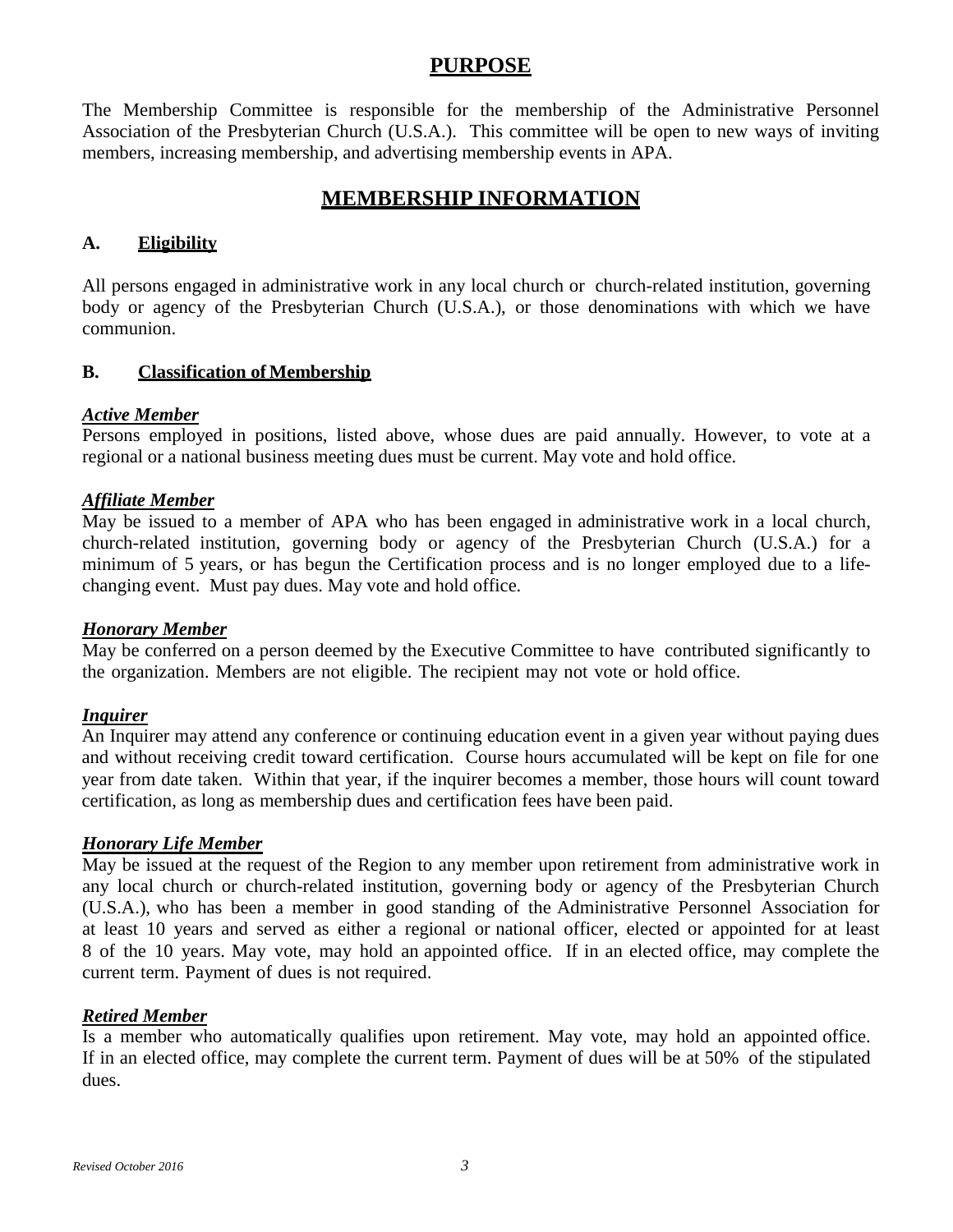#### *Organizational Member*

Churches, presbyteries, synods, and related institutions or agencies may hold membership. These organizations may send representatives to conferences. The representatives may not vote or hold elected/appointed office. Certification is not applicable. Staff members of these organizations must hold individual membership in their own name to apply for certification.

(*NOTE)* Should either an Honorary Life Member or a Retired Member return to the workforce with the PC(USA) for twenty (20) hours per week or more, and wish to participate in APA as a voting, dues paying member, and wish the privilege of holding elected office, a letter stating such should be sent to their regional membership chair and their regional president. They will be restored to active membership. When the member retires permanently, a letter stating such should be sent to their regional membership chair and their regional president.

## **MEMBERSHIP COUNCIL**

#### **A. DUTIES**

The Membership Committee shall:

- Review and maintain the membership rolls to make sure all members are in compliance.
- Will provide up-to-date membership lists for each region.
- Work with the National Treasurer to maintain accurate records of members with dues in arrears.
- Review and maintain the Membership Handbook, which is included in the Manual of Operations.
- Will provide guidance and feedback in determining the future of APA and its membership.
- The chair shall submit quarterly reports to the President-Elect to be distributed to the Council.
- Meet prior to each Council meeting at the National Conference with all its recommendations reported to Council for action.

#### **B. MEMBERS**

The National Membership Council consists of the National Membership Council Chair, the National Membership Council Vice-Chair, the Regional Membership Council Chairs, and one Life Member Liaison.

#### **C. TERMS OF OFFICE**

#### *National Membership Council Chair (NMCC)*

- Will be appointed by the National President during the even years for a two-year term.
- The term is eligible for renewal if requested by the National President.
- May serve a maximum of four years consecutively.
- Upon election, will attend officer training program provided at the national conference.

#### *National Membership Vice-Chair (NMCVC)*

- Will be appointed by the National President in consultation with the National Membership Council Chair during the odd years for a two year term.
- Term is eligible for renewal, if requested by the National President.
- May serve a maximum of four years consecutively.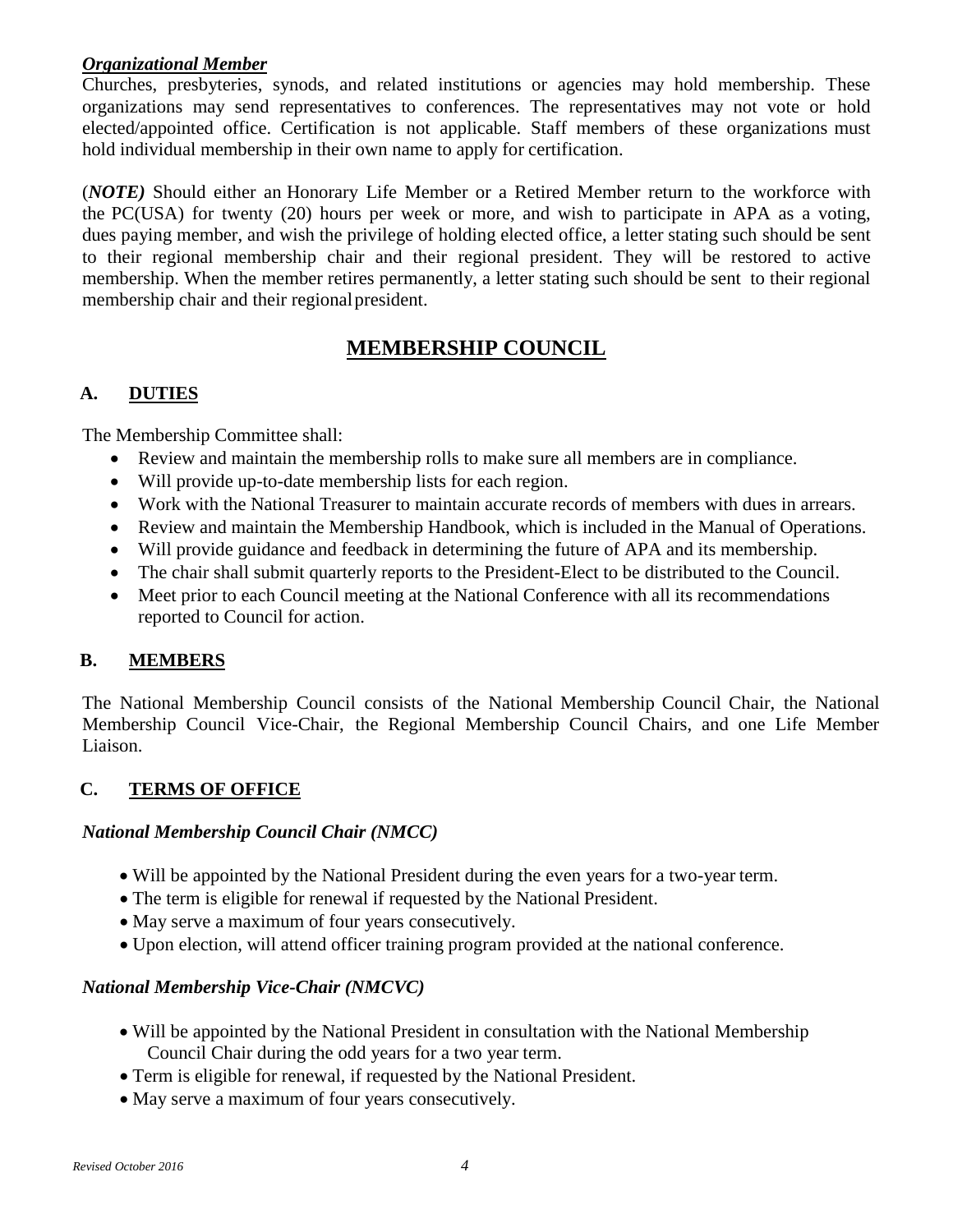#### *Regional Membership Council Chair*

- Will be appointed by the Regional President during the odd years for a two year term.
- Term is eligible for renewal, if requested by the Regional President.
- May serve a maximum of four years consecutively.
- Upon election, will attend officer training program at the national conference.

#### *Membership Council Life Member Liaison*

- Shall be appointed by the President in consultation with the Membership Council in even years.
- Shall serve a two year term.
- Shall be eligible for renewal.
- Shall not exceed serving four years consecutively.

## **POSITION RESPONSIBILITIES**

#### **A. NATIONAL MEMBERSHIP COUNCIL CHAIR (NMCC)**

#### **Duties and Responsibilities**

*General*

- Will have voice but vote in only tie situations during membership meetings.
- Will be a member of the National Executive Committee.
- Will be a member of the National Executive Board.
- Will hold electronic meetings throughout the year with the Membership Council Vice-Chair preparing minutes of the meetings.
- Will provide guidance and feedback in determining the future of APA and its membership.
- Will immediately provide all records to the new Chair at the end of the term as National Membership Council Chair.
- Will furnish the webmaster with updates to the membership section of the web page.

#### *National Conference*

- Prior to the National Conference, obtain a list from the Regional Membership Council Chairs of members in good standing. Only those who are current with dues may vote at the National Business Meeting.
- Will request recommendations from the Regional Membership Council Chairs prior to the National Conference.
- Will request, prior to the National Conference, names of Regional Membership Chairs who will be in attendance.
- Will request up-to-date membership lists from all Regional Membership Council Chairs by December 31 of each year.
- Will coordinate the annual membership meeting and leadership training class held at the National Conference.
- Will report to the National Executive Committee at their National meeting.
- Will write the membership report for the National conference registration packets.
- Will work with the National Treasurer to maintain accurate records of members with dues in arrears.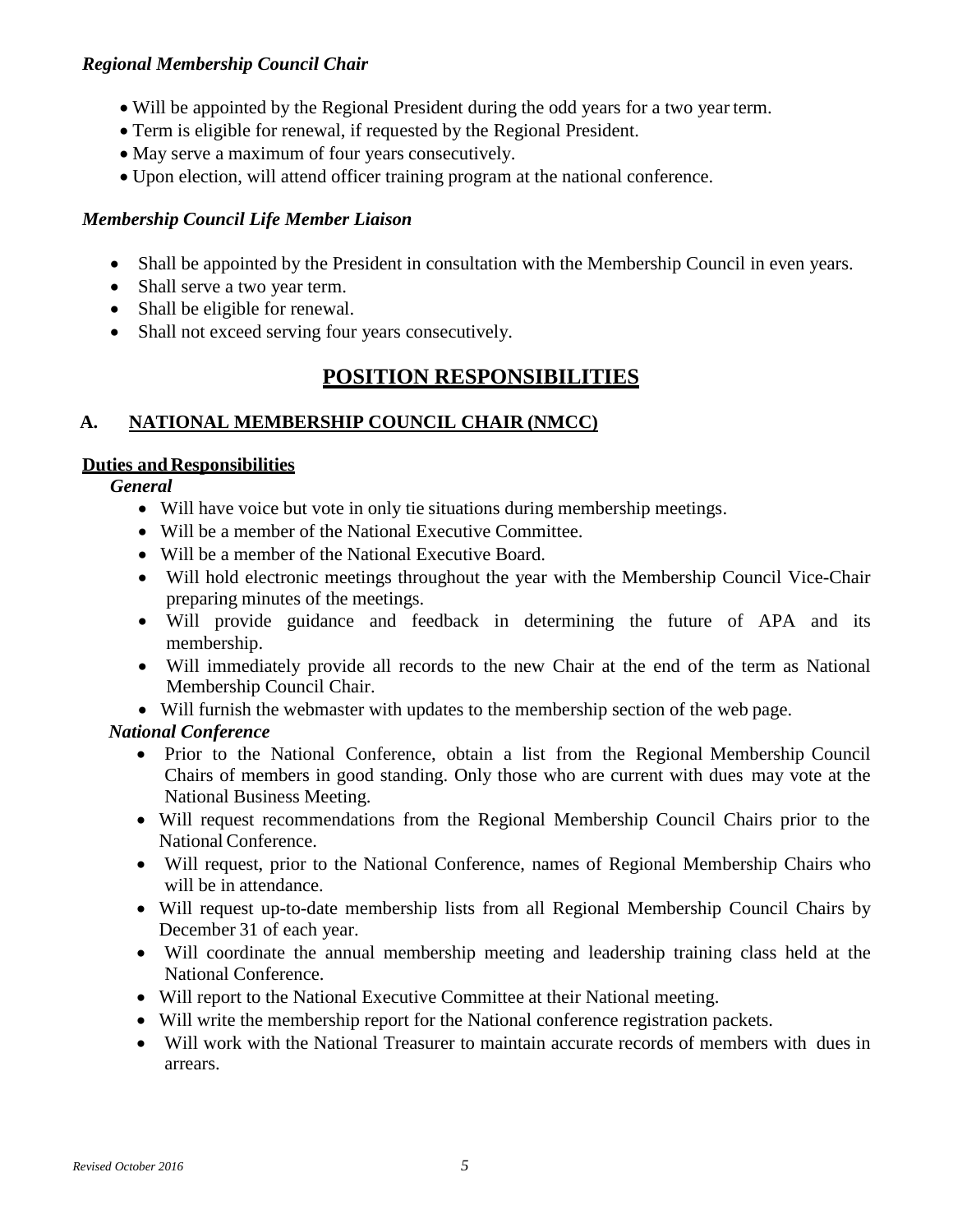## **B. NATIONAL MEMBERSHIP VICE-CHAIR (NMCVC)**

#### **Duties and Responsibilities**

- Will have voice and vote at meetings of the National Membership Council.
- Will serve as a member of the National Executive Board in the absence of the National Membership Council Chair.
- Will be responsible for annual updates to the Membership Handbook.
- Will serve as recording secretary for the National Membership Council, which includes electronic meetings.

#### **C. REGIONAL MEMBERSHIP COUNCIL CHAIR**

#### **Duties and Responsibilities**

#### *Regional Level*

- Will serve as a member of the Regional Executive Board.
- Will report on goals and accomplishments at the annual Regional Executive Board Meeting as well as at the annual Regional Business Meeting.
- Will submit names of new members to the Regional President to be recognized at the Regional Conference.
- Prior to the Regional Conference, obtain a list from the National Membership Council Chair of members in good standing. Only those who are current with dues may vote at the Regional Business Meeting.
- Will submit articles for Regional newsletter and keep the web master informed of changes to the membership section of the Regional website up-to-date. Are encouraged to submit articles to the newsletters of their region's Presbyteries and Synods about membership in APA, all conferences and continuing education programs that have been planned for the region.
- Will work with the Regional Treasurer to maintain accurate records of members with dues in arrears and submit changes to the National Membership Council Chair.
- Will work with the Regional President and Regional Accreditations and Standards Chair to complete the Annual Regional Report which is to be submitted within two weeks of the completion of the Regional Conference.
- Will attend at least one National Conference prior to taking office as Regional Membership Council Chair.

## *National Level*

- Will communicate quarterly with the National Membership Council Chair.
- Will maintain the regional membership database and submit changes to the National Membership Council Chair in a timely manner.
- Will submit reports quarterly to the National Membership Council Chair.
- Will have voice and vote at Annual Business Meeting.

## **D. HONORARY LIFE MEMBER LIAISON**

## **Duties and Responsibilities**

- Correspond with all life members several times a year updating them on new changes.
- Provide dates of conferences.
- Send birthday/get well/sympathy cards as needed.
- Provide feedback to the Membership Council from life members.
- Solicit scholarship funds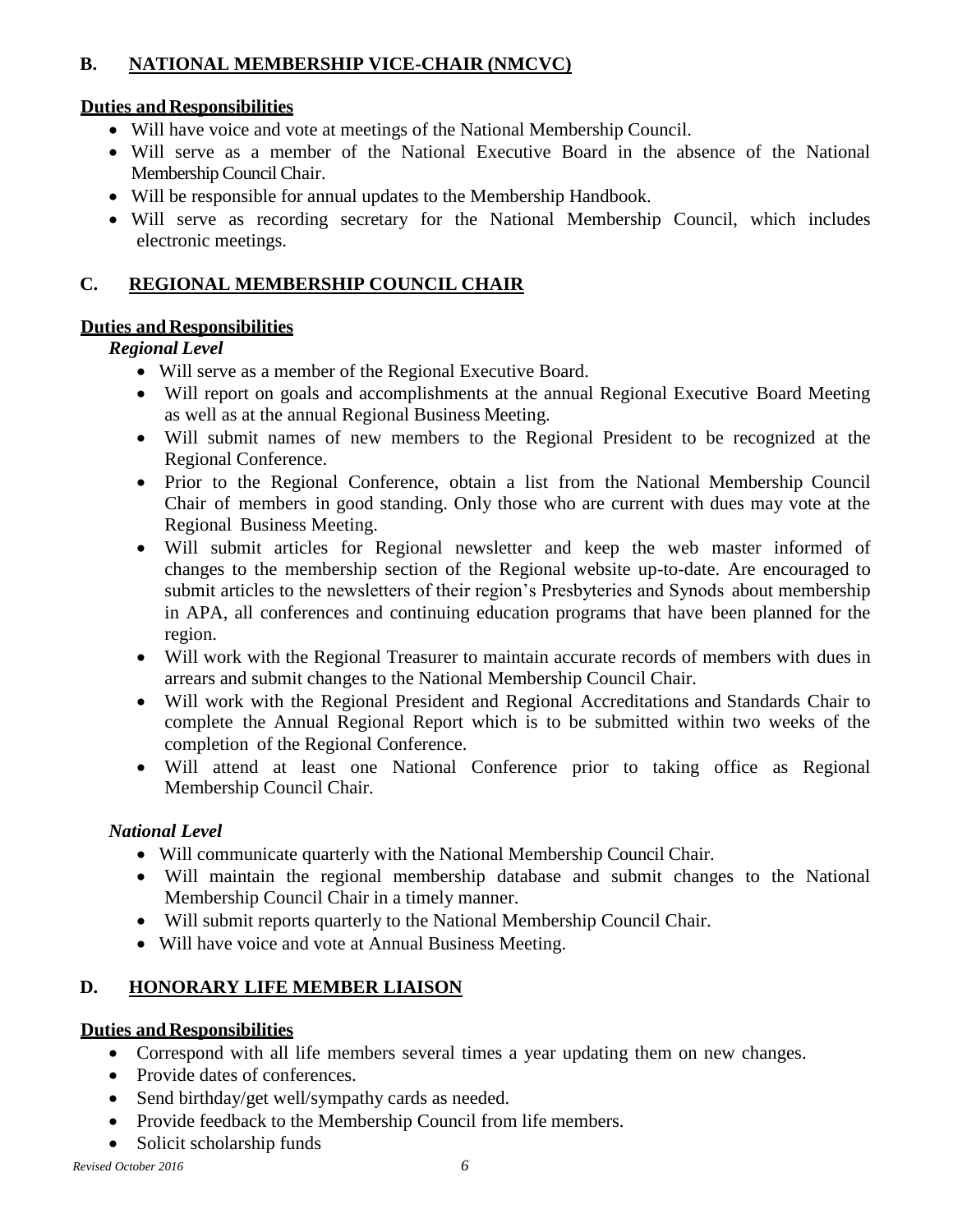

## **Annual Regional Report**

| Region |  |  |  |
|--------|--|--|--|
|        |  |  |  |

Date

Within two weeks of the end of your regional conference, the **Regional President**, **Accreditations and Standards Chair**, and **Membership Chair** should each complete this form and send to the National President, APA Webmaster, National Accreditations and Standards Chair, and National Membership Chair.

| <b>New Regional Officers</b>                                                                                                                                                                                                                              |       |       |  |
|-----------------------------------------------------------------------------------------------------------------------------------------------------------------------------------------------------------------------------------------------------------|-------|-------|--|
| President<br>Name                                                                                                                                                                                                                                         |       |       |  |
| Address <b>Email</b> Phone <b>Email Email</b>                                                                                                                                                                                                             |       |       |  |
| <b>President Elect</b><br>Name                                                                                                                                                                                                                            |       |       |  |
| Address Email Email Email Email                                                                                                                                                                                                                           |       |       |  |
| <b>Past-President</b>                                                                                                                                                                                                                                     |       |       |  |
| Address Phone Email                                                                                                                                                                                                                                       |       |       |  |
| Secretary<br>Name                                                                                                                                                                                                                                         |       |       |  |
| Address <b>Email</b> Phone <b>Email Email Email</b>                                                                                                                                                                                                       |       |       |  |
| <b>Treasurer</b><br>Name                                                                                                                                                                                                                                  |       |       |  |
| Address Phone Email Email                                                                                                                                                                                                                                 |       |       |  |
| <b>Accreditations and Standards Chair</b>                                                                                                                                                                                                                 |       |       |  |
| Address Phone Email Email                                                                                                                                                                                                                                 |       |       |  |
| <b>Membership Chair</b><br>Name has a series of the series of the series of the series of the series of the series of the series of the series of the series of the series of the series of the series of the series of the series of the series of the s |       |       |  |
| Address                                                                                                                                                                                                                                                   | Phone | Email |  |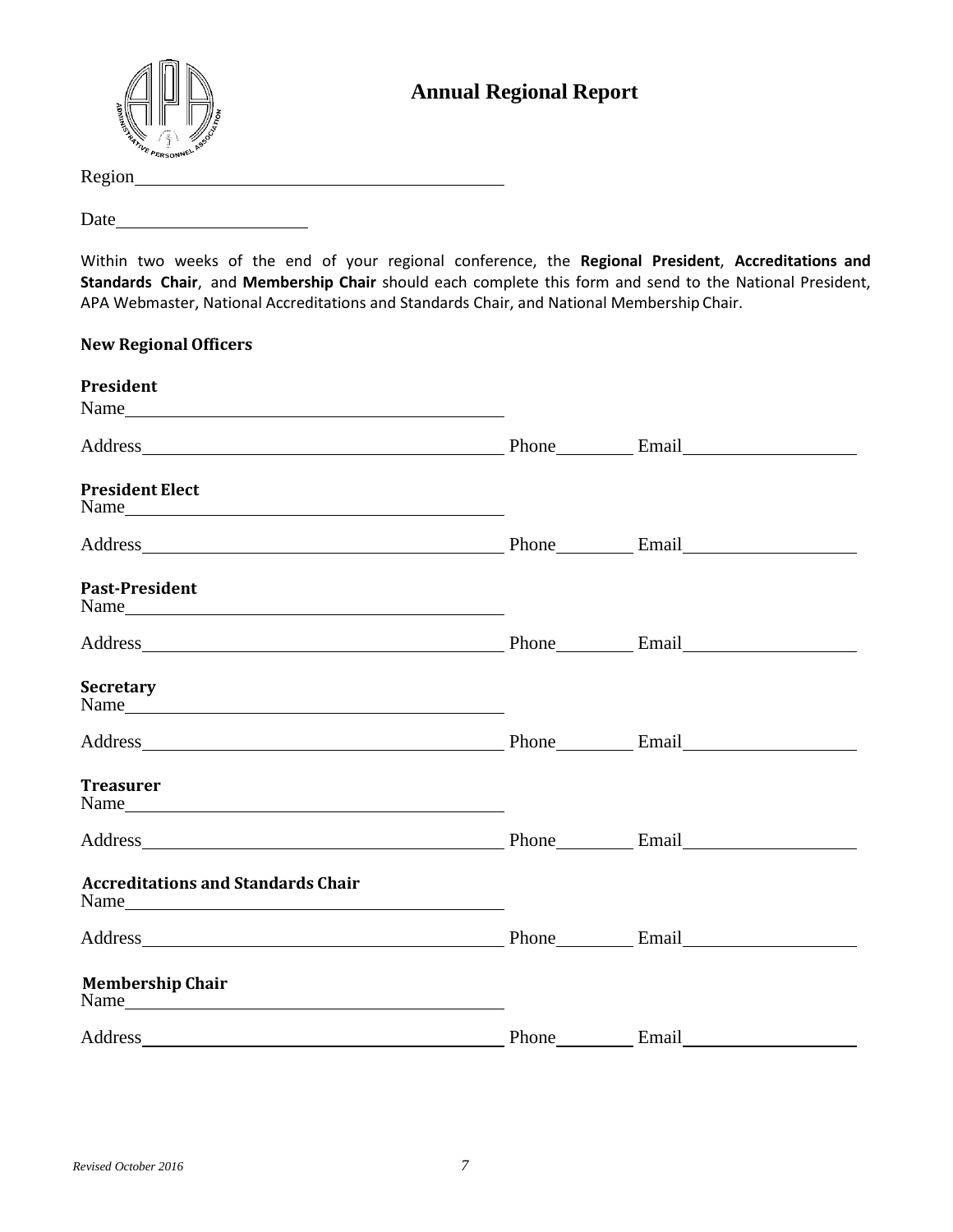Members name and address certificated at regional conference

| ,我们也不会有什么。""我们的人,我们也不会有什么?""我们的人,我们也不会有什么?""我们的人,我们也不会有什么?""我们的人,我们也不会有什么?""我们的人 |
|----------------------------------------------------------------------------------|
|                                                                                  |
|                                                                                  |
| <b>Membership Chair</b>                                                          |
|                                                                                  |
|                                                                                  |
|                                                                                  |
|                                                                                  |
| New Life Members                                                                 |
|                                                                                  |
|                                                                                  |
|                                                                                  |
| Remove from List                                                                 |
|                                                                                  |
|                                                                                  |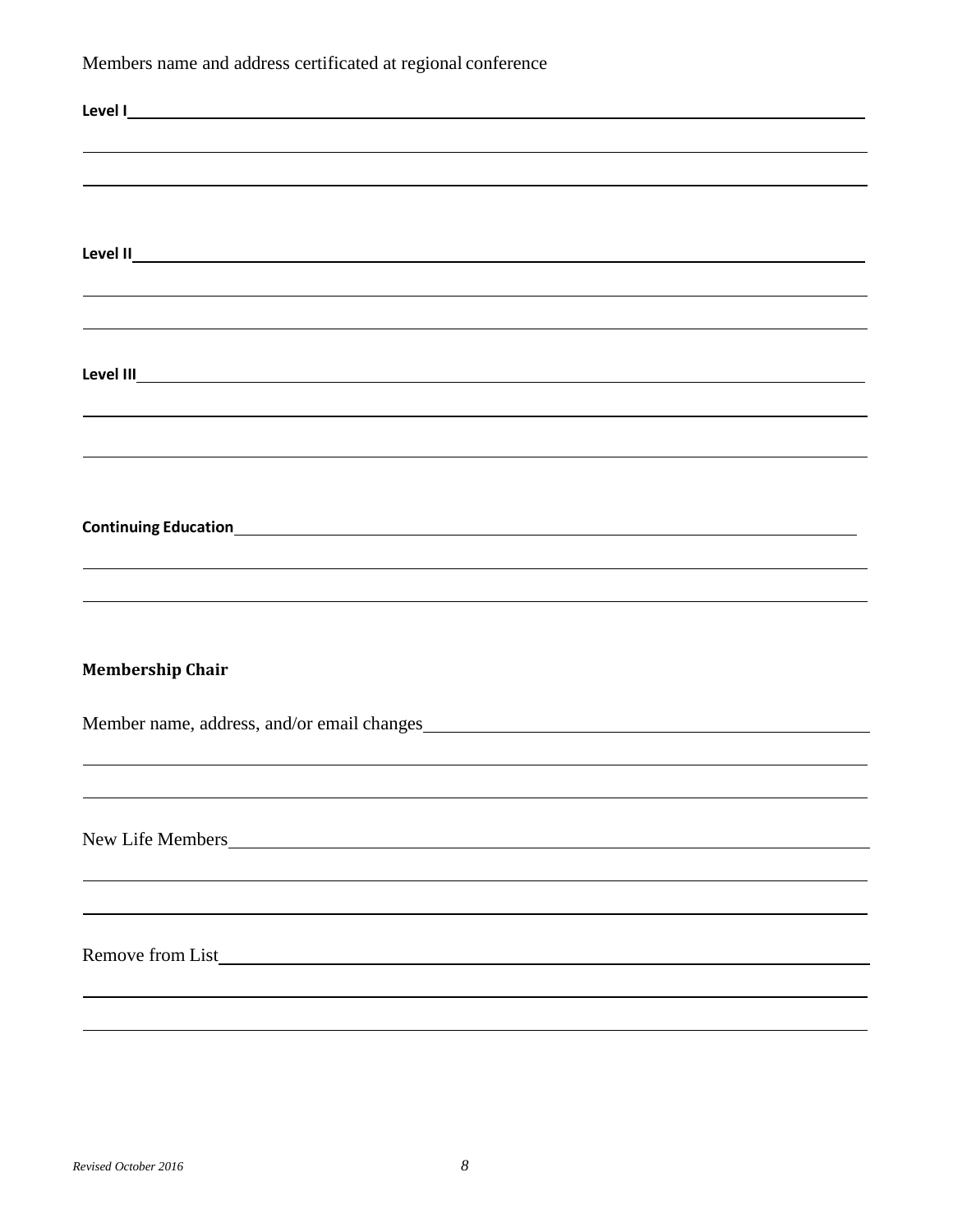

## **Administrative Personnel Association (APA) Grant Application Form**

#### **Requests must be submitted 60 Days Prior to the Event)**

*A region may be awarded one Certification Grant and one Membership Grant per calendar year.*

*Certification Grant {*Maximum of \$100 may be used for offering classes at a one day seminar sponsored by an APA region}

*Membership Grant* {Maximum of \$100 may be used for any type of new member promotion (e.g., luncheon for local secretaries}

| Date of Event                                                                                                                  |       | Amount         |
|--------------------------------------------------------------------------------------------------------------------------------|-------|----------------|
| Check made payable to:<br>Name                                                                                                 |       |                |
| Address<br><u> 1989 - Andrea Albert III, politik eta politik eta politik eta politik eta politik eta politik eta politik e</u> |       |                |
|                                                                                                                                |       | $\mathsf{Zip}$ |
| Phone                                                                                                                          | Email |                |

Reason for Grant Request and Plan of Action (Tell us how you plan to use the grant money)

#### **FOR CERTIFICATION GRANT**

| Regional Accreditations and Standards Chair Signature | Date                 |        |
|-------------------------------------------------------|----------------------|--------|
| National Accreditations and Standards Chair Signature | <b>Approval Date</b> | Amount |
| <b>FOR MEMBERSHIP GRANT</b>                           |                      |        |
| Regional Membership Council Chair Signature           | Date                 |        |
| National Membership Council Chair Signature           | <b>Approval Date</b> | Amount |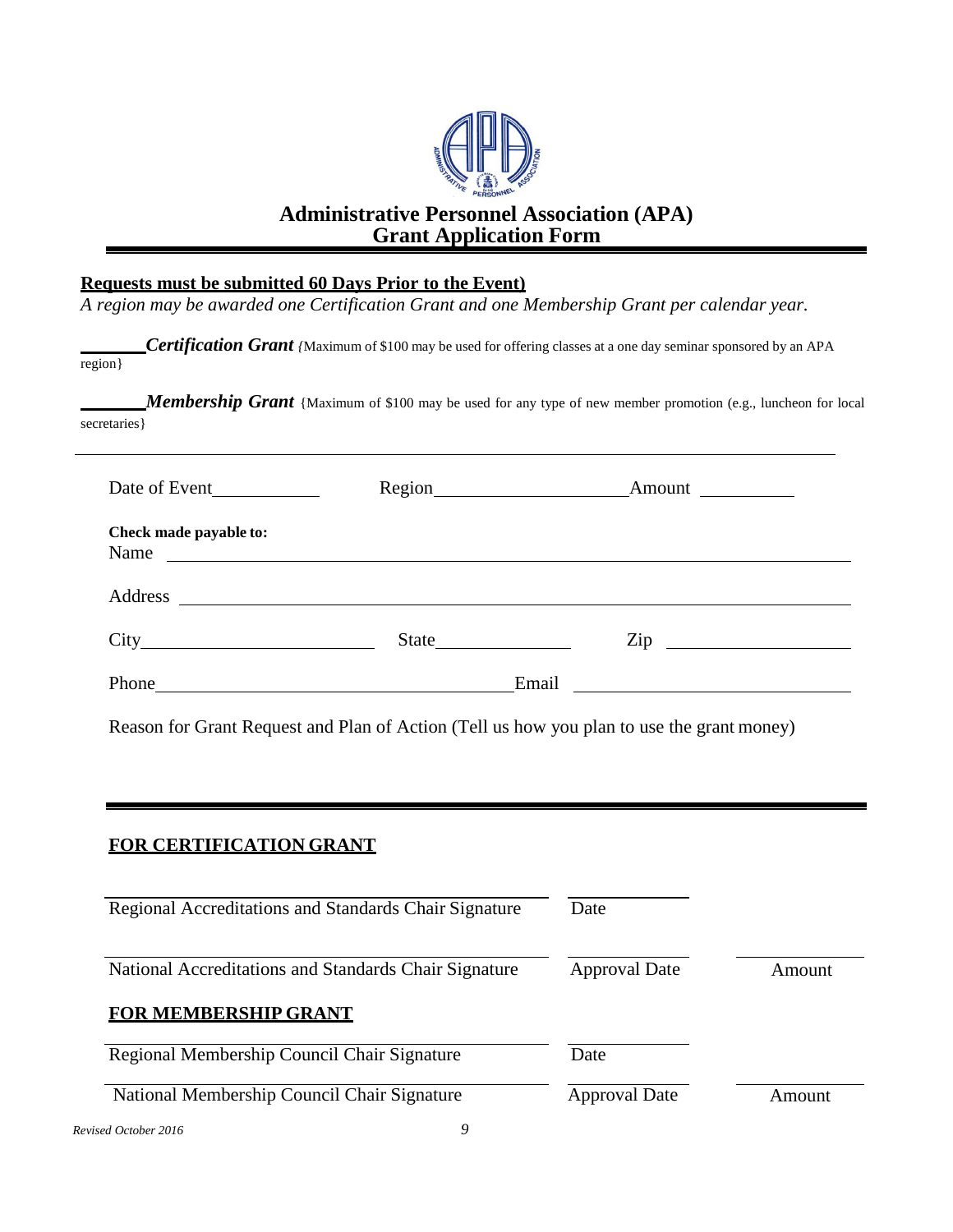## **INSTRUCTIONS FOR FORM COMPLETION**

#### **CERTIFICATION GRANT**

- $\triangleright$  Be detailed in the description for the purpose of this grant money
- $\triangleright$  May be used for offering classes at a one day seminar sponsored by an APA member
- $\triangleright$  Course(s) being offered must be APA approved courses
- $\triangleright$  Member requesting the grant must submit the form to the Regional Accreditations and Standards Chair for approval
- $\triangleright$  Regional Accreditations and Standards Chair approves the application, signs and dates
- Regional Accreditations and Standards Chair submits to the National Accreditations and Standards Chair for approval
- $\triangleright$  The National Accreditations and Standards Chair sends to the Treasurer for payment
- $\triangleright$  National Accreditations and Standards Chair sends a copy to the member requesting the grant, to the Regional Accreditations and Standards Chair and Regional President
- $\triangleright$  All checks will be made payable to the member requesting the grant
- $\triangleright$  A region may be awarded one Certification Grant per calendar year

## **MEMBERSHIP GRANT**

- $\triangleright$  Be detailed in the description for the purpose of this grant money
- $\triangleright$  May be used for any type of new member promotion (e.g., luncheon for local secretaries)
- $\triangleright$  Member requesting the grant must submit the form to the Regional Membership Council Chair for approval
- $\triangleright$  Regional Membership Council Chair approves the application, signs and dates
- $\triangleright$  Regional Membership Council Chair submits the application to the National Membership Council Chair for approval
- $\triangleright$  National Membership Council Chair submits original to the Treasurer for payment
- $\triangleright$  National Membership Council Chair sends a copy to the member requesting the grant, to the Regional Membership Council Chair and Regional President

#### **NOTE**

- $\triangleright$  All checks will be made payable to the member requesting the grant
- $\triangleright$  A region may be awarded one Membership Grant per calendar year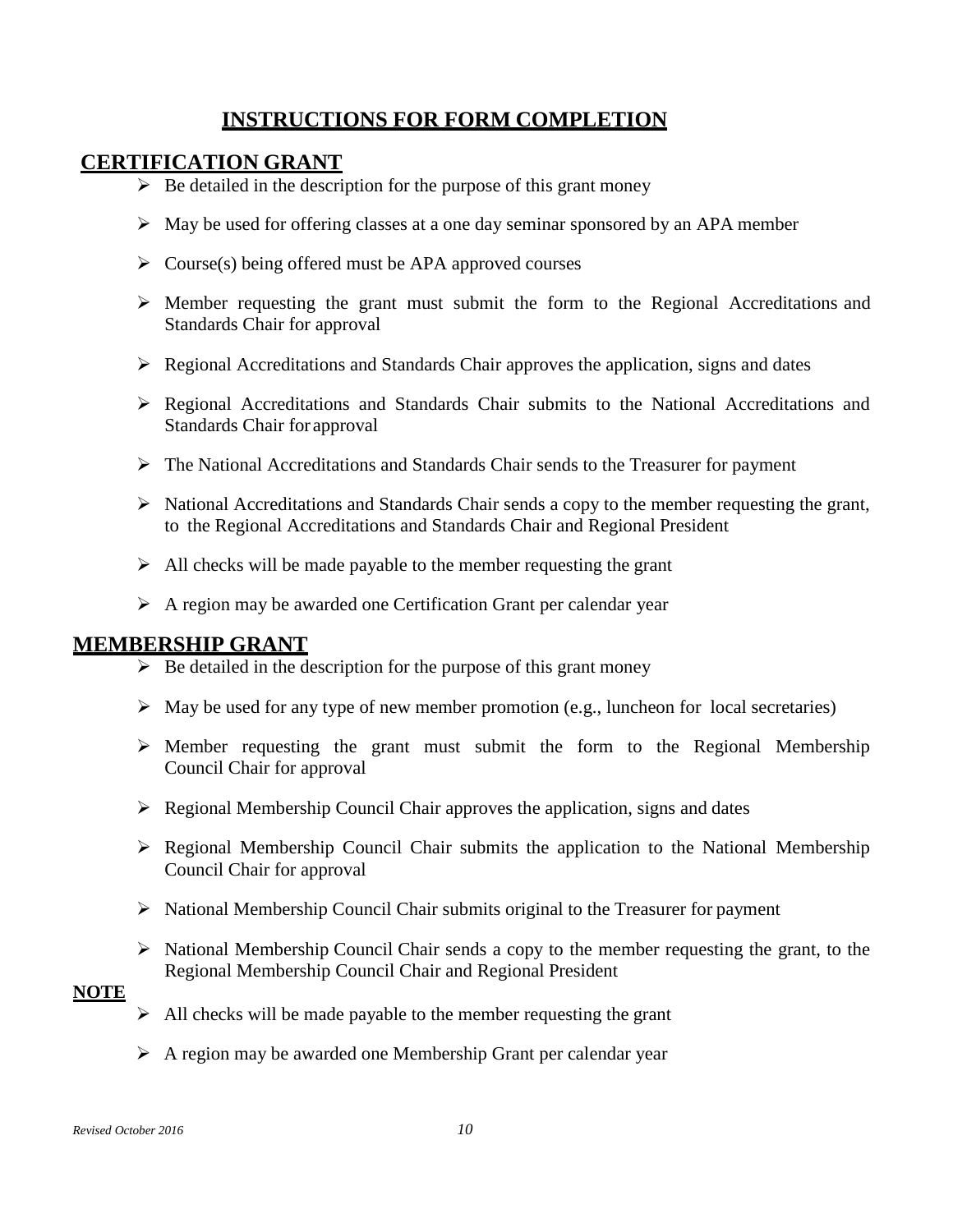

# **Administrative Personnel Association Honorary Life Membership Application**

| <u> 1999 - Johann Harry Harry Harry Harry Harry Harry Harry Harry Harry Harry Harry Harry Harry Harry Harry Harry H</u>     |
|-----------------------------------------------------------------------------------------------------------------------------|
|                                                                                                                             |
| Home Phone Cell Phone Cell Phone                                                                                            |
|                                                                                                                             |
|                                                                                                                             |
|                                                                                                                             |
|                                                                                                                             |
| National Offices                                                                                                            |
| Regional Offices                                                                                                            |
| Please state in your own words why you think this person should be awarded an APA Honorary Life                             |
| <u> 1989 - Johann Stein, mars an deutscher Stein († 1989)</u>                                                               |
| Date                                                                                                                        |
| Date approved by Regional Executive Committee: The Committee of the Assembly Pate approved by Regional Executive Committee: |
| <u> 1989 - Johann Harry Harry Harry Harry Harry Harry Harry Harry Harry Harry Harry Harry Harry Harry Harry Harry</u>       |
| Date Region/National Awarded Honorary Life Membership: <a></a>                                                              |
|                                                                                                                             |